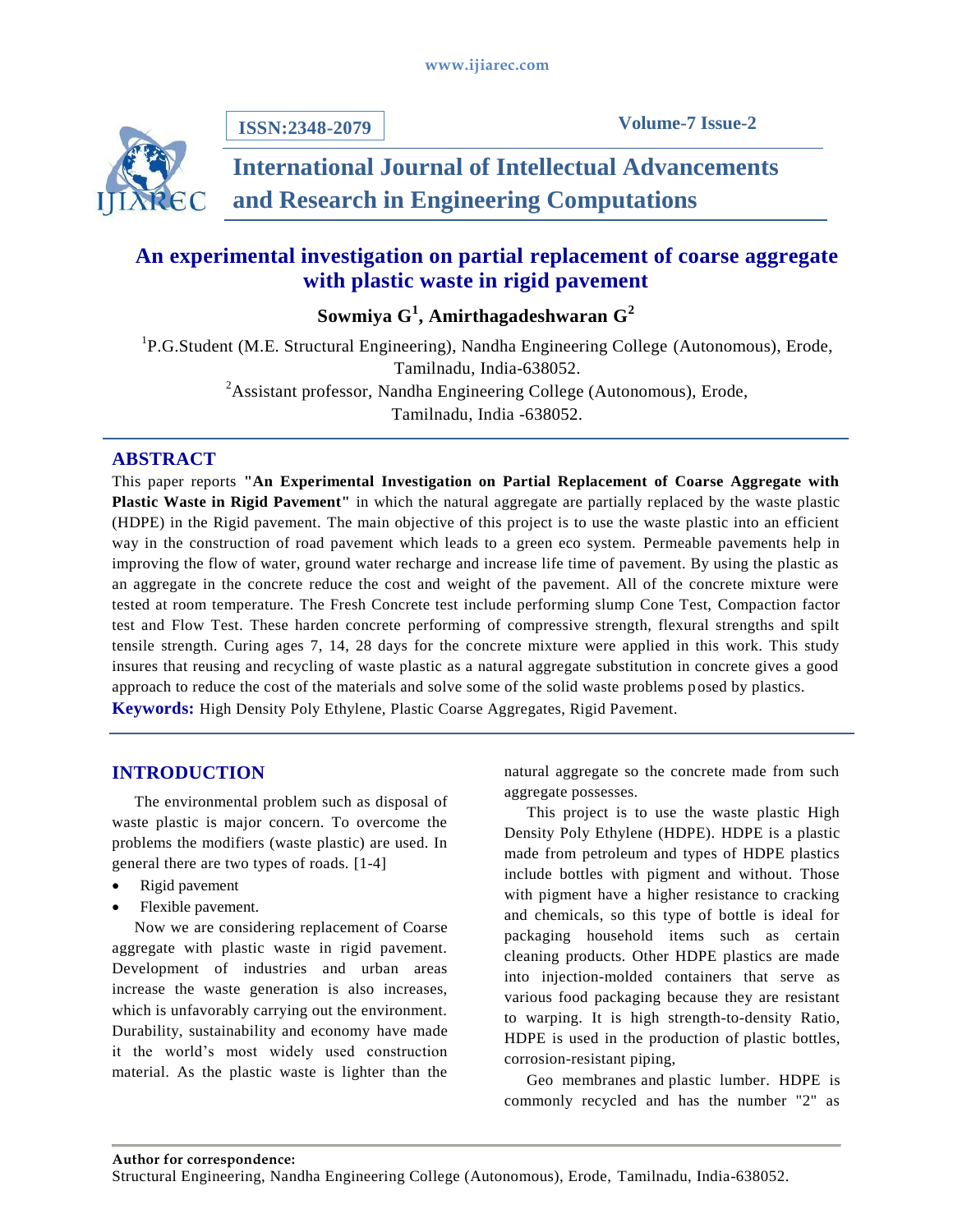its resin identification code. In 2007, the global HDPE market reached a volume of more than 30 million tons. [5-12]

HDPE is known for its large strength-to-density ratio. The density of HDPE can range from 930 to 970 kg/m<sup>3</sup>. Although the density of HDPE is only marginally higher than that of low-density polyethylene, HDPE has little branching, giving it stronger intermolecular forces and tensile strength than LDPE. The difference in strength exceeds the difference in density, giving HDPE a higher specific strength. It is also harder and more opaque and can withstand somewhat

higher temperatures (120  $\textdegree$ C/248  $\textdegree$ F for short periods). [13]

### **OBJECTIVES**

- The natural aggregate are 50% replaced by the waste plastic (HDPE) in the Rigid pavement.
- To study properties of plastic waste used in concrete.
- To study influence plastic aggregates in concrete to conventional concrete.
- To find the strength of the harden concrete.

## **METHODOLOGY**



Casting of specimen with conventional concrete and Partial replacement of Plastic coarse aggregate in concrete

 $\bigcup_{\text{Report presentation}}$ 

## **MATERIAL TESTING**

#### **Water**

Fresh potable water having  $p<sup>H</sup>$  value water is 7 is used for making concrete and for curing the concrete cubes, prism and cylinder.

#### **Cement**

Ordinary Portland cement (OPC) is one of the most popular building materials used all across the globe. There is a fascinating story behind the

naming of this widely used cement product. The chief chemical constituents of ordinary Portland cement (OPC) are Calcium, Alumina and Iron, Cement manufacturers continuously research and make effort to further strength and improve the quality and other features of this particular type of cement. We offer the 53 Grade OPC Cement which gives even higher cement strength to match the rising demands of higher strength building material in the urban world..

|                       |       | Table 1 Physical Properties of Cement. |
|-----------------------|-------|----------------------------------------|
| <b>Property</b>       | Value | Requirement                            |
|                       |       | $(IS12269-1989)$                       |
| Specific gravity      | 3.12  | ISH99-1959                             |
| Initial setting time. | 30    | Minimum 30 min.                        |

**Table 1 Physical Properties of Cement.**

Copyrights © International Journal of Intellectual Advancements and Research in Engineering Computations, www.ijiarec.com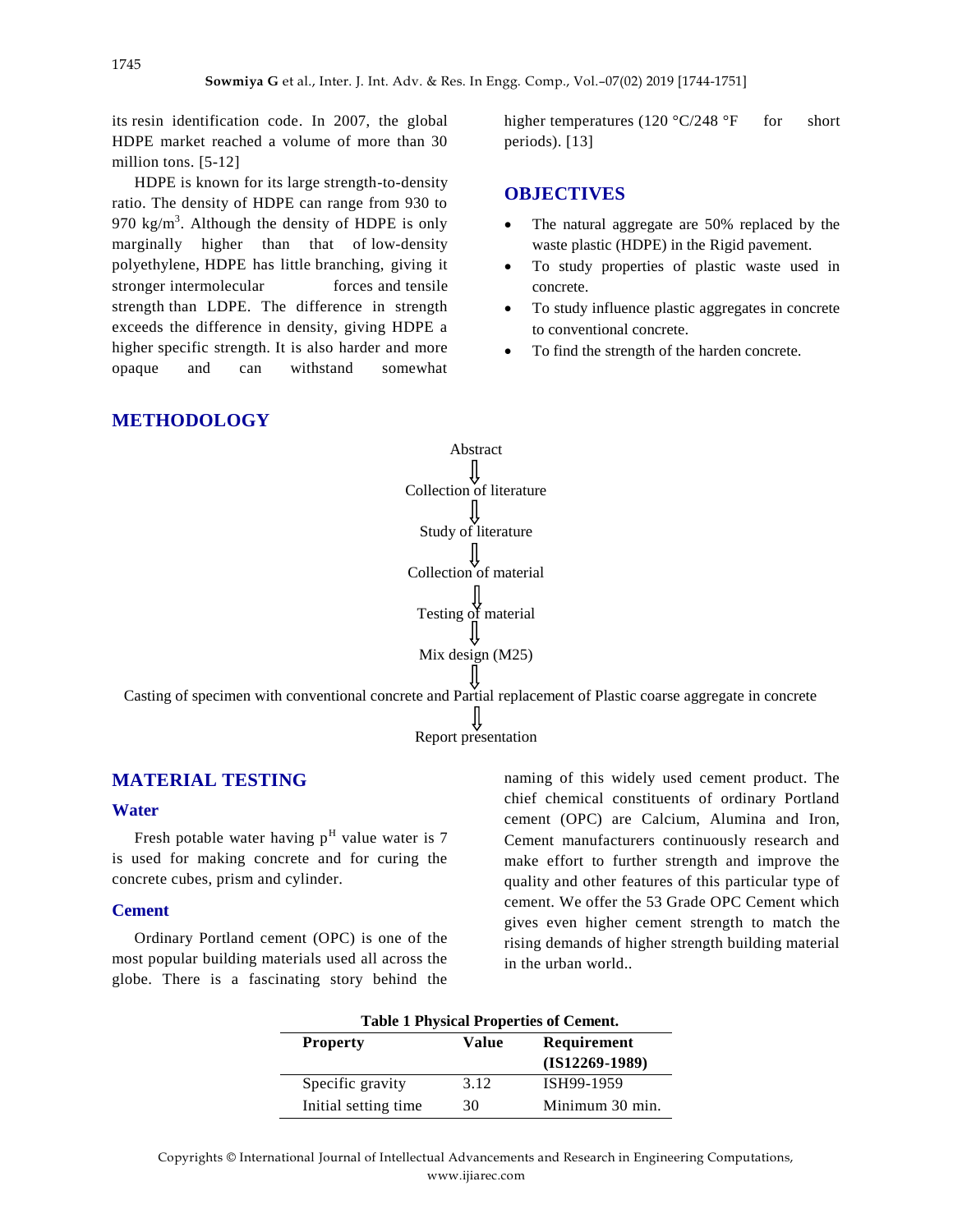**Sowmiya G** et al., Inter. J. Int. Adv. & Res. In Engg. Comp., Vol.–07(02) 2019 [1744-1751]

| Final setting time   | 390 min. | Maximum 600 min. |
|----------------------|----------|------------------|
| Soundness            | 5.80     | Maximum 10mm     |
| Standard consistency | 27.20%   |                  |

#### **Fine aggregates**

The size of aggregate less than 4.75 mm considered as fine aggregate. Fine aggregate is natural sand which has washed and sieved to remove particles larger than 5 mm and coarse aggregate gravel which has been crushed, washed and sieved so that the particles may vary from 5 up to 50 mm size. The fine aggregate should have rounded shape. Manufactured Sand is an alternative for river sand. Due to fast growing construction industry, the demand for sand has increased tremendously, causing deficiency of suitable river sand in most part of the word.

### **Properties of Fine aggregate**

Specific gravity test on fine aggregate  $G = 2.375$ 



**Fig 1Fine Aggregate**

#### **Sieve analysis**

A sieve analysis is a practice or procedure used to assess the particle size distribution of a granular material by allowing the material to pass through a series of sieves of progressively smaller mesh size and weighing the amount of aggregate.

|      |                 |                 |                     | Table 2 Sieve analysis test on inicagglegate |        |
|------|-----------------|-----------------|---------------------|----------------------------------------------|--------|
| S.No | <b>Is Sieve</b> | <b>Portable</b> | Mass retained $(g)$ | Cumulative % retained Cumulative fineness %  |        |
|      |                 | Size (mm)       |                     |                                              |        |
|      | $4.75$ mm       | 4.75            | 32                  | 3.2                                          | 96.8   |
| 2    | $2.36$ mm       | 2.36            | 33                  | 3.3                                          | 93.5   |
| 3    | $1.18$ mm       | 1.18            | 134                 | 13.4                                         | 80.1   |
| 4    | 600 micron      | 600             | 374                 | 37.4                                         | 42.7   |
|      | 300 micron      | 300             | 341                 | 34.1                                         | 8.6    |
| 6    | 150 micron      | 150             | 81                  | 8.1                                          | 0.5    |
|      | <b>PAN</b>      |                 | 26                  | 2.6                                          | $-2.1$ |

#### **Table 2 Sieve analysis test on fineaggregate**

#### **Coarse aggregate (Natural)**

Aggregate are the important constitutes in concrete. They give body to the concrete, reduce shrinkage and effect economy. The aggregates occupy 70 – 80percentof the volume of concrete, their impact on various characteristics. The size of aggregate bigger than 4.75 mm considered as coarse aggregate. The coarse aggregate has high crushing strength. The size of coarse aggregate depends up on the nature of work. The aggregates are free from dust before used in the concrete.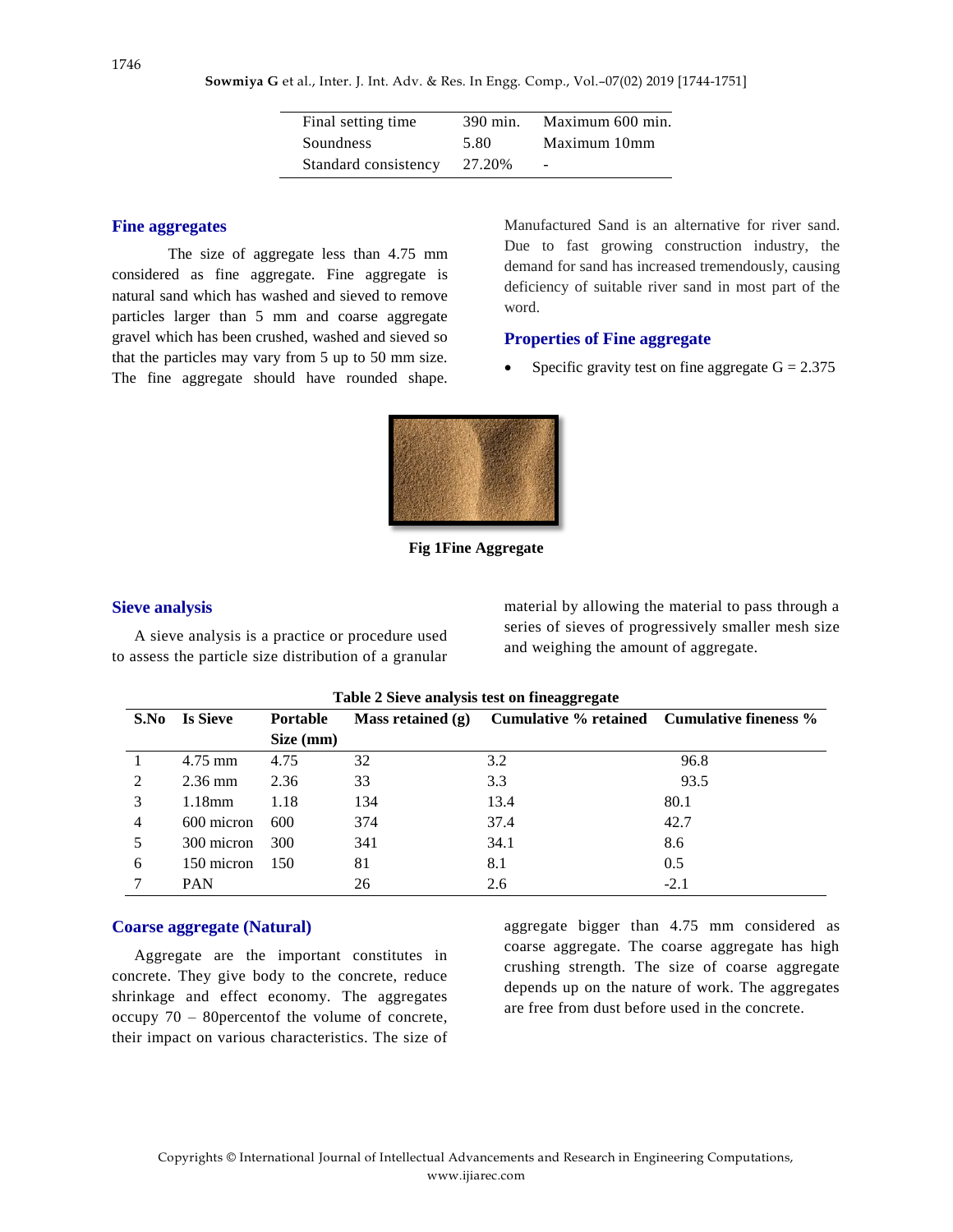| S.No           | Test                      | Value  |
|----------------|---------------------------|--------|
|                | Specific Gravity Test     | 2.50   |
| $\mathfrak{D}$ | <b>Aggregate Crushing</b> | 23%    |
|                | Value                     |        |
| 3              | <b>Water Absorption</b>   | 2%     |
|                | <b>Impact Value</b>       | 11.55% |

**Table 3 Physical Properties on Coarse Aggregate (Natural)**

#### **Coarse aggregate (plastic)**

The use of plastic is increasing day by day, although steps were taken to reduce its consumptions. This creates substantial garbage every day which is much unhealthy. A healthy and sustainable reuse of plastics offers a host of advantages. The suitability of recycled plastic as coarse aggregate in concrete and its advantages are discussed here. The initial questions arising of the

bond strength and the heat of hydration regarding plastic aggregate were solved. Tests were conducted to determine the properties of plastic aggregate such as density, specific gravity, impact value, crushing value and water absorption. As 100% replacement of natural coarse aggregate with plastic coarse aggregate is not feasible, so partial replacement were examined.

|      | adie 4 Physical Properties of Coarse Aggregate (Piastic) |                       |
|------|----------------------------------------------------------|-----------------------|
| S.No | Test                                                     | Value                 |
|      | Specific Gravity Test                                    | 2.50                  |
| 2    | <b>Aggregate Crushing</b><br>Value                       | 23%                   |
| 3    | <b>Water Absorption</b>                                  | 2%                    |
| 4    | <b>Impact Value</b>                                      | 11.55%                |
| 5    | Specific Density                                         | 0.93 to 0.97 $g/cm^3$ |

**Table 4 Physical Properties of Coarse Aggregate (Plastic)**



**Fig 2 Coarse Aggregate**

### **Propertise of HDPE**

- $\checkmark$  HDPE is large strength-to-density ratio.
- $\checkmark$  The density range from 930 to 970 kg/m<sup>3</sup>.
- $\checkmark$  The density of HDPE is only marginally higher than that of low-density polyethylene.
- The HDPE is having higher specific strength.
- It is also harder and more opaque and can withstand somewhat higher temperatures (120 °C/248 °F for short periods).
- HDPE is relatively hard and resistant to impact and can be subjected to temperatures of up to  $120^{\circ}$ C without being affected.
- HDPE has a high density, with a specific gravity of 0.95.

## **FRESH CONCRETE TEST**

Fresh concrete is that stage of concrete in which concrete can be moulded and it is in plastic state. The potential strength and durability of concrete of a given mix proportion is very dependent on the degree of its compaction.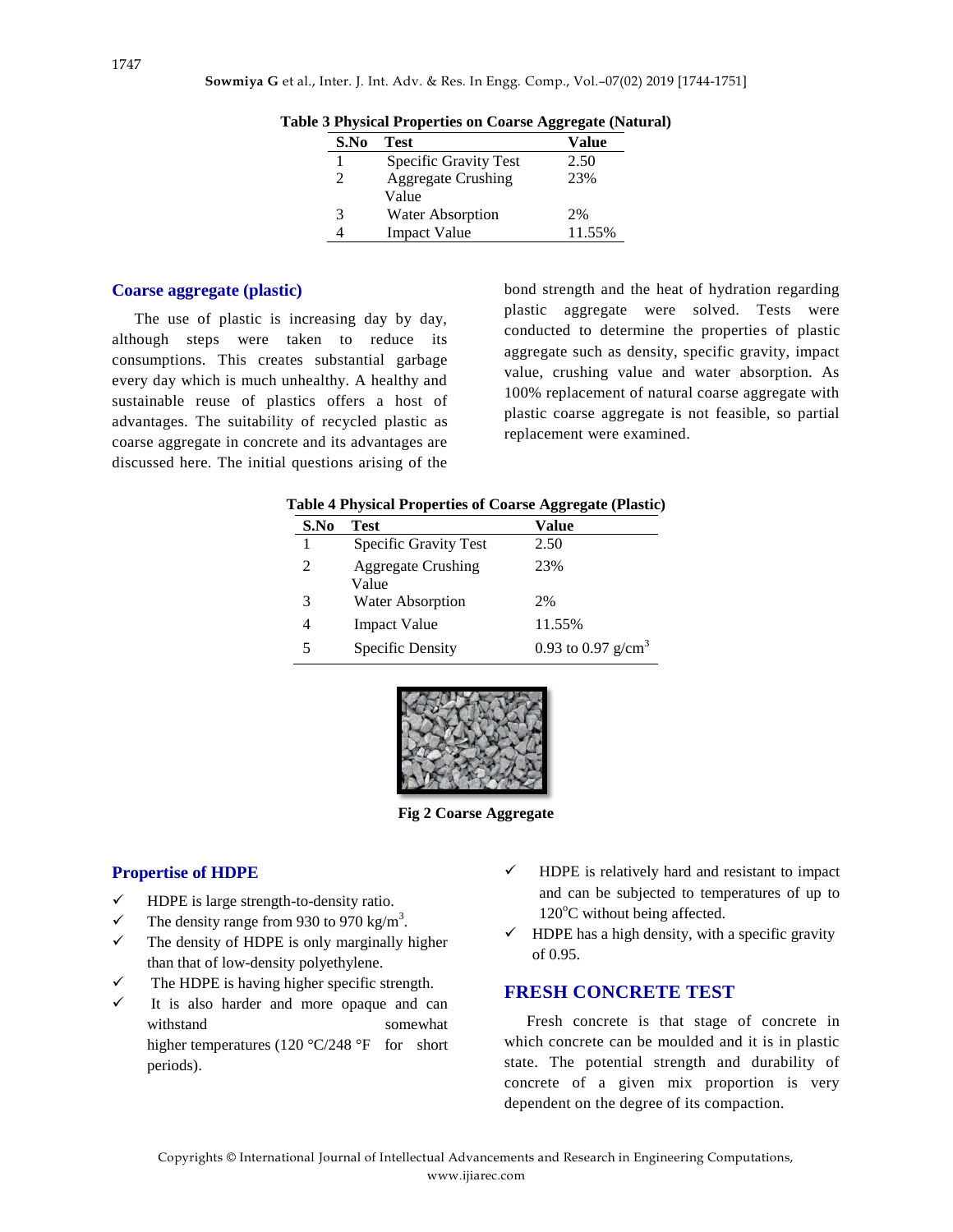- Slump Cone Test
- Compaction factor test
- Flow test.

#### **Slump cone test**

Unsupported fresh concrete flow to the sides and a sinking in height takes place. This vertical settlement is known as slump. Slump is a vertical measure indicating the consistency or workability of cement concrete. In this test fresh concrete is filled into a cone of specified shape and dimension and the settlement or slump is measured when supporting mould is removed. Slump increase as water content is increased. It gives an idea of water content needed for concrete be used for different works Bleeding of concrete is said to occur when excess water comes up at the surface of concrete. This causes small pores through the mass of concrete and is undesirable.

|               |      | Table 5 Stumptest on Hesn concrete |
|---------------|------|------------------------------------|
| S.No          |      | <b>W/C Ratio</b> Slump Value       |
|               | 0.45 | 25 <sub>mm</sub>                   |
| $\mathcal{D}$ | 0.50 | 60 <sub>mm</sub>                   |
| 3             | 0.55 | 75 <sub>mm</sub>                   |

**Table 5 Slumptest on fresh concrete**

#### **Flow test**

The flow table test or flow test is a method to determine consistency of fresh concrete. Flow table test is also used to identify transport table moisture limit of solid bulk cargoes.

|               | <b>Table 6FlowTest on Fresh Concrete</b> |       |
|---------------|------------------------------------------|-------|
| S.NO          | <b>W/C RATIO</b>                         | Value |
|               | 0.45                                     | 0.844 |
| 2             | 0.50                                     | 0.852 |
| $\mathcal{R}$ | 0.55                                     | 0.89  |

### **Compaction factor test**

Compaction factor test is more precise and sensitive than the slump test and is particularly using for concrete mixes of very low workability. This test work on the principle of determining the degree of compaction achieved by a standard amount of allowing the concrete work done by allowing the concrete to fall through a standard height. The degree of compaction is called compaction factor. It is measured by the density ratio. The density achieved in the test to density of same concrete fully compacted.

|               |      | <b>Table 7 Compaction Test on Fresh Concrete</b> |
|---------------|------|--------------------------------------------------|
|               |      | S.No W/C Ratio Compaction Factor                 |
|               | 0.45 | 0.830                                            |
| $\mathcal{D}$ | 0.50 | 0.949                                            |
| 3             | 0.55 | 0.973                                            |

## **HARDEN CONCRETE TEST**

The water causes the hardening of concrete through a process called hydration. Hydration is a chemical reaction in which the major compounds in cement from chemical bonds with water molecules and become hydrates. The hardened concrete testes are

#### **Compressive strength Test**

The compression test specimens were tested on a compression tested on a compression testing machine (CTM) of capacity 2000 kN. The specimen was placed on machine in such a way that its position is at right angle to it shown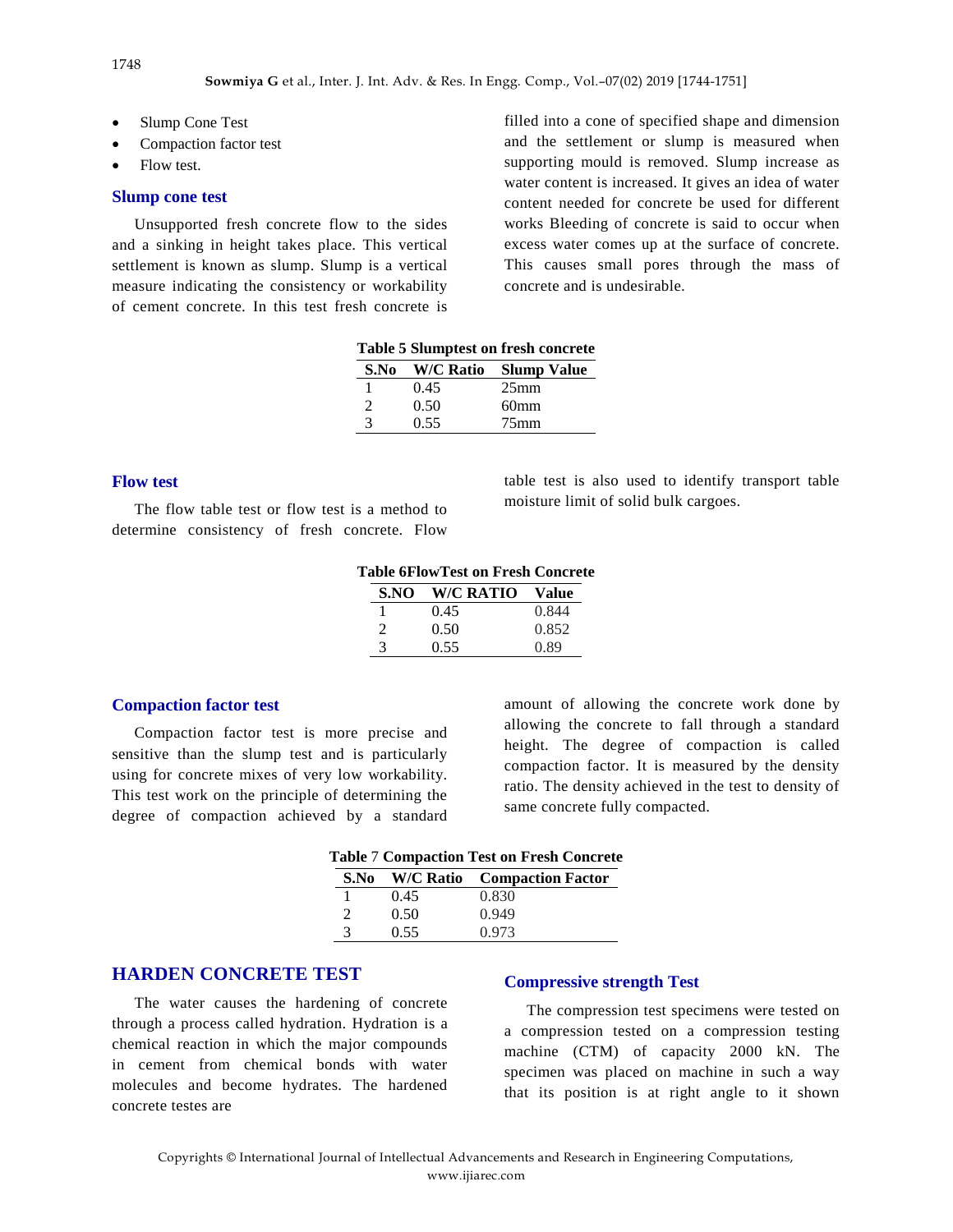position which it had at the time of casting. load is applied gradually as the rate  $14N/mm^2/min$  or 320 k N/min. Cube moulds of size 150 x 150 x 150 mm

were casted and allowed for curing in a curing tank for 28 days and they were tested at 7, 14 and 28 days.



**Fig 3 Compressive Strength**

### **Split tensile strength**

The determination of tensile strength of concrete in necessary to determine the load at which the concrete members crack. The cracking forms a tensile failure. The main of this experimental test is to determine the maximum load carrying capacity of test specimens. Cylinders of size 150mm in Diameter and 300mm height were cast for split tensile test. Two numbers of specimens were tested 28days.



**Fig 4 Split Tensile Strength**

#### **Flexural strength**

**T**he main of this experimental test is to determine the maximum load carrying capacity of the beam specimens. Specimen is subjected to two points loading and the load at the failure of the specimen is noted down. Prism of size 100x100x500mm was cast. Two numbers of specimens for each set were tested for 28days.

These specimens were tested in Universal Testing Machine (UTM) of capacity 1000kN. The main value of the specimen of each type is taken as final flexure value. Flexural strength of the specimen is expressed as the modules of rupture.100 x 100 x 500 mm sizes of the prism were cast. The specimens were demoulded after 24 hours of casting and transferred to curing tank for 28 days.

| Table 8 Conventional Concrete Compressive Strength, Split Tensile Strength and Flexural Strength Results |
|----------------------------------------------------------------------------------------------------------|
| for M25 Grade of Concrete                                                                                |

| S.No          |    | Days Compressive strength N/mm <sup>2</sup> Split Tensile Strength N/mm <sup>2</sup> Flexural Strength N/mm <sup>2</sup> |      |      |
|---------------|----|--------------------------------------------------------------------------------------------------------------------------|------|------|
|               |    | 15.5                                                                                                                     | 1.45 | 2.15 |
|               | 14 | 20                                                                                                                       | 2.50 | 2.70 |
| $\sim$ $\sim$ | 28 | 25                                                                                                                       |      | 3.25 |

Copyrights © International Journal of Intellectual Advancements and Research in Engineering Computations, www.ijiarec.com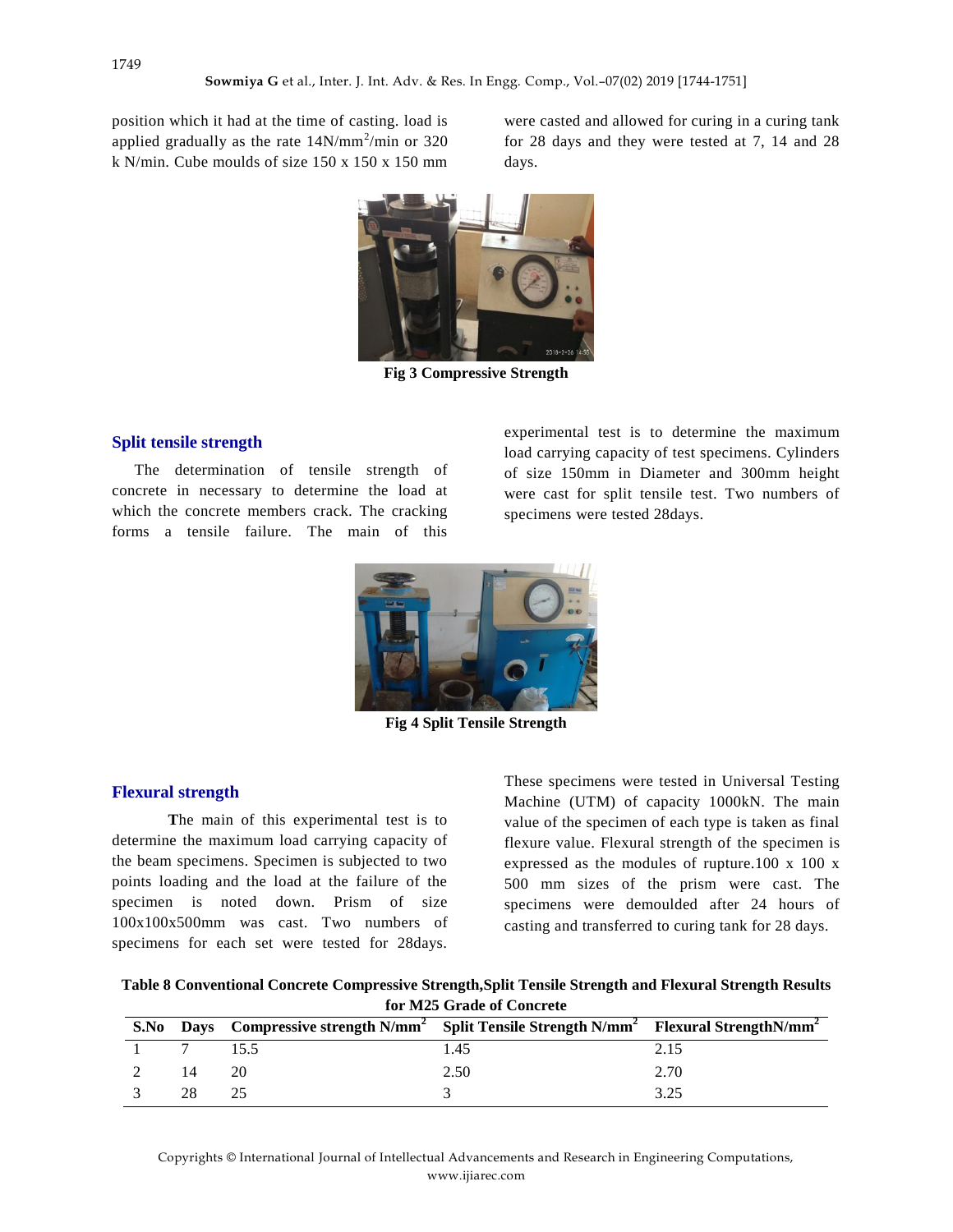

**Fig 5 Flow Chart for Conventional Concrete Compression Strength, Flexural Strength and Split Tensile Strength Results for M25 Grade of Concrete**

**Table 9: Partially Replacing of Plastic Coarse Aggregate withConcrete Compressive Strength,Split Tensile Strength and Flexural Strength Results for M25 Grade of Concrete**

| S.No |    |      | Days Compressive strength $N/mm^2$ Split Tensile Strength $N/mm^2$ Flexural Strength $N/mm^2$ |      |
|------|----|------|-----------------------------------------------------------------------------------------------|------|
|      |    |      |                                                                                               |      |
|      |    | 11.5 | 5.35                                                                                          | 2.45 |
|      | 28 |      |                                                                                               | 2.90 |



## **Fig 5 Flow Chart forPartially Replacing of Plastic Coarse Aggregate with Concrete Compression Strength, Flexural Strength and Split Tensile Strength Results for M25 Grade of Concrete**

## **ADVANTAGES**

## **Advantages**

- 1. Strength of the road gets increased.
- 2. Better resistance to water & water stagnation.
- 3. No stripping & no potholes.
- 4. Increases binding & better bonding of the mix.
- 5. Better soundness property.
- 6. Maintenance cost of the road is almost nil.
- 7. No effect of radiation like UV.

## **CONCLUSION**

The experimental investigation is to find out the M25 grade design ratio of conventional concrete test report and Partial Replacing of plastic Coarse Aggregate with the Concrete Test Report on this section.

Here using the ratio of concrete mix is 1:1.2:2.34 and Refering ofIS 10262-2019 and IS 456 – 2000 codes are using to find the concrete test. This project 7 days, 14 days and 28 days of Compressive Strength, split tensile strength and flexural strength were studied.